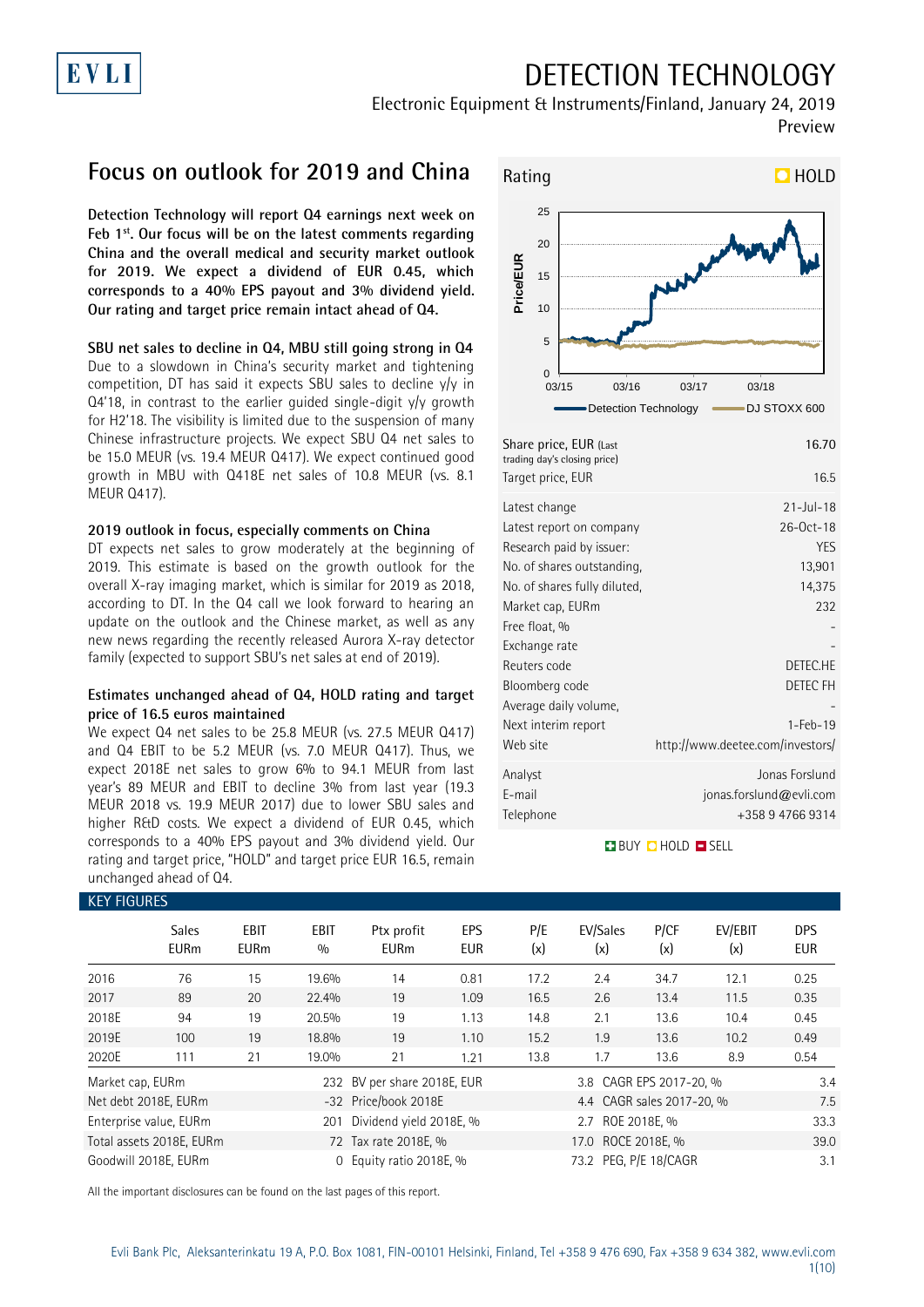| VALUATION RESULTS        | <b>BASE CASE DETAILS</b>   | VALUATION ASSUMPTIONS   | ASSUMPTIONS FOR WACC           |      |
|--------------------------|----------------------------|-------------------------|--------------------------------|------|
| Current share price      | 16.70 PV of Free Cash Flow | 114 Long-term growth, % | 2.5 Risk-free interest rate, % | 2.25 |
| DCF share value          | 21.25 PV of Horizon value  | 165 WACC, %             | 8.5 Market risk premium, %     | 5.8  |
| Share price potential, % | 27.3 Unconsolidated equity | 0 Spread, %             | 0.0 Debt risk premium, %       | 2.8  |
| Maximum value            | 21.3 Marketable securities | 32 Minimum WACC, %      | 8.5 Equity beta coefficient    | 1.10 |
| Minimum value            | 21.3 Debt - dividend       | 0 Maximum WACC, %       | 8.5 Target debt ratio, %       | 20   |
| Horizon value, %         | 59.1 Value of stock        | 296 Nr of shares, Mn    | 13.9 Effective tax rate, %     | 20   |

| DCF valuation, EURm         | 2017     | 2018E          | 2019E    | 2020E          | 2021E        | 2022E    | 2023E    | 2024E    | 2025E          | 2026E    | 2027E    | Horizon |
|-----------------------------|----------|----------------|----------|----------------|--------------|----------|----------|----------|----------------|----------|----------|---------|
| Net sales                   | 89       | 94             | 100      | 111            | 123          | 133      | 141      | 148      | 153            | 158      | 162      | 166     |
| Sales growth, %             | 17.9     | 5.7            | 6.2      | 10.6           | 11.1         | 8.0      | 6.0      | 5.0      | 4.0            | 3.0      | 2.5      | 2.5     |
| Operating income (EBIT)     | 20       | 19             | 19       | 21             | 23           | 23       | 22       | 24       | 25             | 25       | 26       | 27      |
| EBIT margin, %              | 22.4     | 20.5           | 18.8     | 19.0           | 18.3         | 17.0     | 16.0     | 16.0     | 16.0           | 16.0     | 16.0     | 16.0    |
| + Depreciation+amort.       |          | 3              | 3        | $\overline{2}$ | 3            | 3        | 3        | 3        |                | 3        |          |         |
| - Income taxes              | $-3$     | $-3$           | $-4$     | $-4$           | $-5$         | $-5$     | $-4$     | $-5$     | $-5$           | $-5$     | $-5$     |         |
| - Change in NWC             |          | $-2$           | $-1$     | $-2$           | $-2$         | $-2$     | $-1$     | $-1$     | $-1$           | $-1$     | $-1$     |         |
| NWC / Sales, %              | 15.7     | 16.9           | 16.9     | 17.0           | 17.1         | 17.2     | 17.2     | 17.3     | 17.3           | 17.3     | 17.3     |         |
| + Change in other liabs     | $\Omega$ | 0              | $\Omega$ | $\Omega$       | $\mathbf{0}$ | $\Omega$ | $\Omega$ | $\Omega$ | $\Omega$       | $\Omega$ | $\Omega$ |         |
| - Capital Expenditure       | $-2$     | $-2$           | $-3$     | $-3$           | $-3$         | $-4$     | $-4$     | $-4$     | $-4$           | $-4$     | $-4$     |         |
| Investments / Sales, %      | 2.1      | 2.2            | 3.2      | 2.6            | 2.6          | 3.1      | 2.5      | 2.4      | 2.3            | 2.3      | 2.3      | 2.3     |
| - Other items               | $-1$     | $\overline{0}$ | $\Omega$ | 0              | $\mathbf{0}$ | $\Omega$ | 0        | 0        | $\overline{0}$ | 0        | 0        |         |
| $=$ Unlevered Free CF (FCF) | 17       | 15             | 14       | 14             | 15           | 15       | 16       | 17       | 18             | 19       | 20       | 340     |
| $=$ Discounted FCF (DFCF)   |          | 15             | 13       | 12             | 12           | 11       | 11       | 11       | 10             | 10       | 10       | 165     |
|                             |          |                |          |                |              |          |          |          |                |          |          |         |
| $=$ DFCF min WACC           |          | 15             | 13       | 12             | 12           | 11       | 11       | 11       | 10             | 10       | 10       | 165     |
| $=$ DFCF max WACC           |          | 15             | 13       | 12             | 12           | 11       | 11       | 11       | 10             | 10       | 10       | 165     |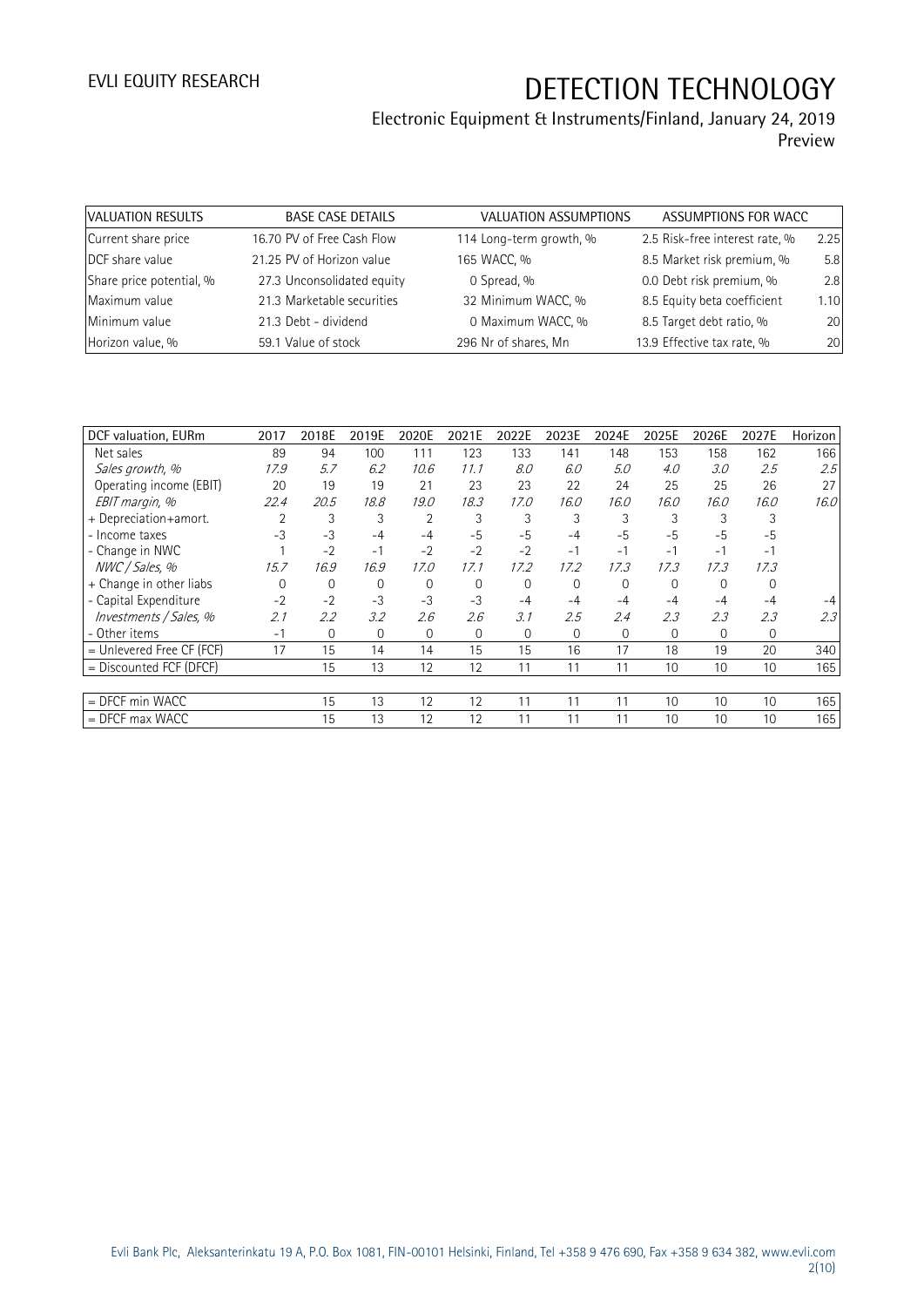| <b>INTERIM FIGURES</b>               |                |                 |                 |                 |              |                |                |                |                |                |              |                     |
|--------------------------------------|----------------|-----------------|-----------------|-----------------|--------------|----------------|----------------|----------------|----------------|----------------|--------------|---------------------|
| EVLI ESTIMATES, EURm                 | 201701         | 201702          | 201703          | 201704          | 2017         | 201801         | 201802         | 201803         | 2018Q4E        | 2018E          | 2019E        | 2020E               |
| Net sales                            | 19             | 20              | 22              | 28              | 89           | 19             | 24             | 25             | 26             | 94             | 100          | 111                 |
| EBITDA                               | $\overline{4}$ | 5               | $6\phantom{1}6$ | 8               | 22           | $\overline{4}$ | 6              | 6              | 6              | 22             | 22           | 23                  |
| EBITDA margin (%)                    | 22.7           | 22.7            | 25.2            | 27.6            | 24.9         | 22.3           | 24.3           | 23.1           | 24.2           | 23.5           | 21.7         | 21.0                |
| EBIT                                 | $\overline{4}$ | $\overline{4}$  | 5               | $\overline{7}$  | 20           | $\overline{4}$ | 5              | 5              | 5              | 19             | 19           | 21                  |
| EBIT margin (%)                      | 19.5           | 20.3            | 22.9            | 25.5            | 22.4         | 19.2           | 21.7           | 20.7           | 20.0           | 20.5           | 18.8         | 19.0                |
| Net financial items                  | $\mathbf 0$    | $\mathbf{0}$    | $\mathbf 0$     | $\mathbf 0$     | $-1$         | $\mathbf{0}$   | $\mathbf 0$    | 0              | $\mathbf 0$    | $\mathbf{0}$   | $\mathbf 0$  | $\mathsf{O}\xspace$ |
| Pre-tax profit                       | 3              | $\overline{4}$  | 5               | $\overline{7}$  | 19           | 3              | 6              | 5              | 5              | 19             | 19           | 21                  |
| Tax                                  | $-1$           | $-1$            | $-1$            | $-2$            | $-4$         | $\Omega$       | $-1$           | 0              | $-1$           | $-3$           | $-4$         | $-4$                |
| Tax rate (%)                         | 23.2           | 20.9            | 20.7            | 22.4            | 21.8         | 14.3           | 20.6           | 9.6            | 22.0           | 17.0           | 19.2         | 20.0                |
| Net profit                           | 3              | 3               | $\overline{4}$  | 5               | 15           | 3              | $\overline{4}$ | $\overline{4}$ | $\overline{4}$ | 16             | 15           | 17                  |
| EPS                                  | 0.19           | 0.24            | 0.28            | 0.38            | 1.09         | 0.21           | 0.32           | 0.32           | 0.28           | 1.13           | 1.10         | 1.21                |
| EPS adjusted (diluted no. of shares) | 0.19           | 0.24            | 0.28            | 0.38            | 1.09         | 0.20           | 0.31           | 0.31           | 0.27           | 1.09           | 1.06         | 1.16                |
| Dividend per share                   | 0.00           | 0.00            | 0.00            | 0.00            | 0.35         | 0.00           | 0.00           | 0.00           | 0.00           | 0.45           | 0.49         | 0.54                |
| SALES, EURm                          |                |                 |                 |                 |              |                |                |                |                |                |              |                     |
| <b>MBU</b>                           | $\overline{7}$ | $7\overline{ }$ | 9               | 8               | 31           | $\overline{7}$ | 9              | 12             | 11             | 39             | 41           | 45                  |
| SBU                                  | 12             | 13              | 13              | 19              | 58           | 12             | 15             | 13             | 15             | 55             | 59           | 66                  |
| Total                                | 19             | 20              | 22              | 28              | 89           | 19             | 24             | 25             | 26             | 94             | 100          | 111                 |
| SALES GROWTH, Y/Y %                  |                |                 |                 |                 |              |                |                |                |                |                |              |                     |
| <b>MBU</b>                           | 94.3           | 192.0           | 74.5            | $-6.4$          | 57.4         | 10.0           | 26.3           | 29.2           | 33.3           | 25.4           | 5.4          | 8.9                 |
| <b>SBU</b>                           | 1.7            | $-12.7$         | $-5.0$          | 30.6            | 3.8          | $-2.5$         | 16.0           | $-1.5$         | $-22.7$        | $-4.8$         | 6.8          | 11.7                |
| Total                                | 22.7           | 16.6            | 16.2            | 17.0            | 17.9         | 2.0            | 19.7           | 10.8           | $-6.2$         | 5.7            | 6.2          | 10.6                |
| EBIT, EURm                           |                |                 |                 |                 |              |                |                |                |                |                |              |                     |
| <b>MBU</b>                           | 0              | $\circ$         | $\mathbf 0$     | $\mathbf 0$     | $\mathbf{0}$ | $\mathbf{0}$   | $\mathbf 0$    | 0              | $\overline{2}$ | $\overline{2}$ | 8            | 9                   |
| SBU                                  | $\mathbf 0$    | $\mathbf{0}$    | $\mathbf{0}$    | $\mathbf{0}$    | $\mathbf{0}$ | $\mathbf 0$    | $\mathbf 0$    | $\mathbf 0$    | 3              | 3              | 11           | 12                  |
| Group                                | $\overline{4}$ | $\overline{4}$  | 5               | $\overline{7}$  | 20           | $\overline{4}$ | 5              | 5              | $\mathbf 0$    | 14             | $\mathbf{0}$ | 0                   |
| Total                                | $\overline{4}$ | $\overline{4}$  | 5               | $7\overline{ }$ | 20           | $\overline{4}$ | 5              | 5              | 5              | 19             | 19           | 21                  |
| EBIT margin, %                       |                |                 |                 |                 |              |                |                |                |                |                |              |                     |
| <b>MBU</b>                           | 0.0            | 0.0             | 0.0             | 0.0             | 0.0          | 0.0            | 0.0            | 0.0            | 20.0           | 5.5            | 18.8         | 19.0                |
| <b>SBU</b>                           | 0.0            | 0.0             | 0.0             | 0.0             | 0.0          | 0.0            | 0.0            | 0.0            | 20.0           | 5.4            | 18.9         | 18.9                |
| Total                                | 19.5           | 20.3            | 22.9            | 25.5            | 22.4         | 19.2           | 21.7           | 20.7           | 20.0           | 20.5           | 18.8         | 19.0                |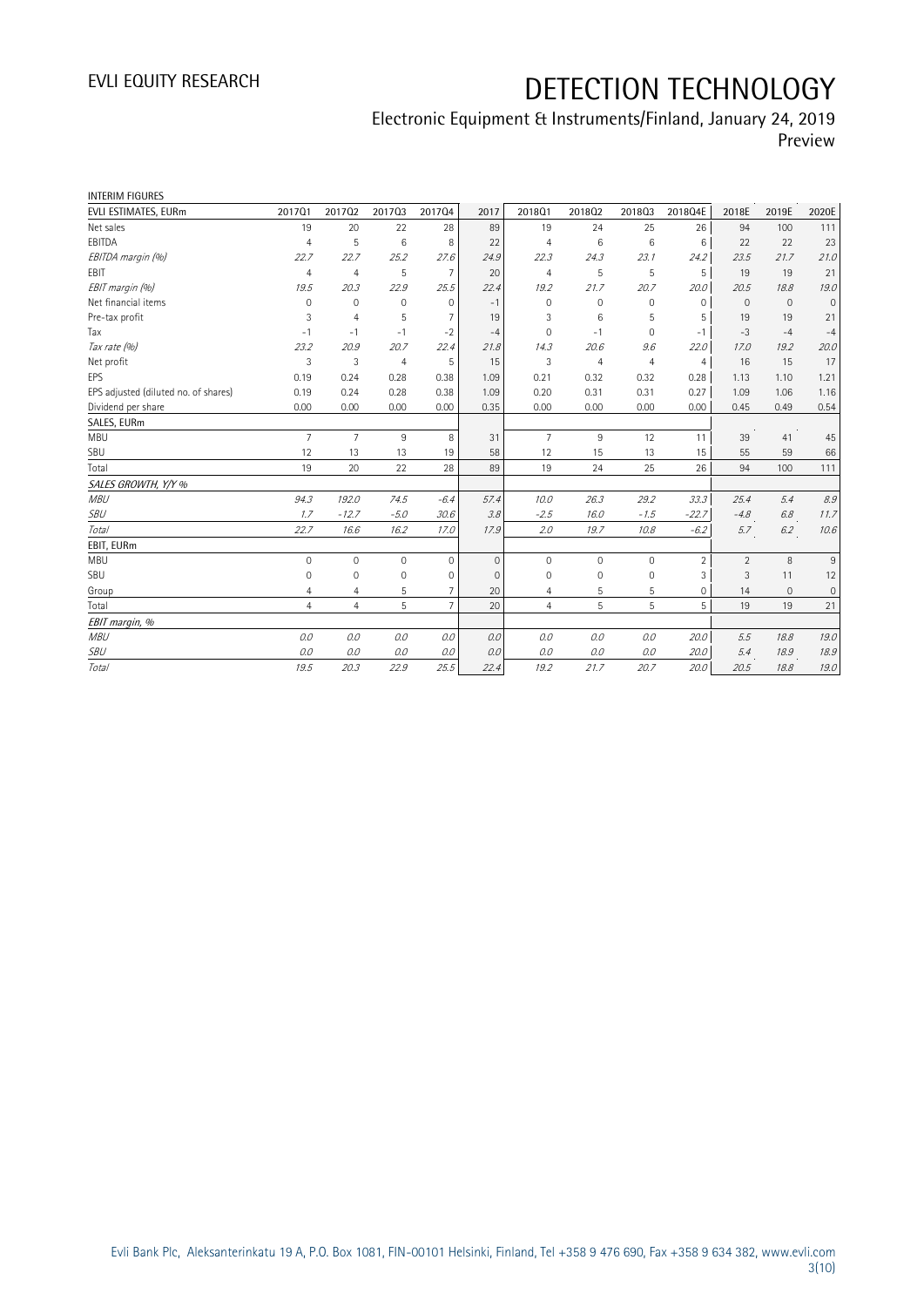| INCOME STATEMENT, EURm                   | 2013                | 2014                      | 2015                       | 2016                       | 2017         | 2018E               | 2019E            | 2020E               |
|------------------------------------------|---------------------|---------------------------|----------------------------|----------------------------|--------------|---------------------|------------------|---------------------|
| Sales                                    | 30                  | 33                        | 43                         | 76                         | 89           | 94                  | 100              | 111                 |
| Sales growth (%)                         | 22.6                | 8.9                       | 29.2                       | 76.5                       | 17.9         | 5.7                 | 6.2              | 10.6                |
| Costs                                    | $-26$               | $-28$                     | $-37$                      | $-58$                      | $-67$        | $-72$               | $-78$            | $-87$               |
| Reported EBITDA                          | $\overline{4}$      | 5                         | 6                          | 17                         | 22           | 22                  | 22               | 23                  |
| Extraordinary items in EBITDA            | $\mathsf{O}\xspace$ | $\mathbf 0$               | $\mathbf 0$                | $\mathbf 0$                | $\mathbf 0$  | $\mathbb O$         | $\mathbf 0$      | $\mathbf 0$         |
| EBITDA margin (%)                        | 14.6                | 14.6                      | 13.4                       | 22.9                       | 24.9         | 23.5                | 21.7             | 21.0                |
| Depreciation                             | $-1$                | $-1$                      | $-1$                       | $-3$                       | $-2$         | $-3$                | -3               | $-2$                |
| EBITA                                    | $\overline{4}$      | $\overline{4}$            | 5                          | 15                         | 20           | 19                  | 19               | 21                  |
| Goodwill amortization / writedown        | $\mathsf{O}\xspace$ | $\mathbf 0$               | $\mathbf 0$                | $\mathbf 0$                | $\mathbf 0$  | $\mathbf 0$         | $\mathbf 0$      | $\mathbf 0$         |
| Reported EBIT                            | 4                   | $\overline{4}$            | 5                          | 15                         | 20           | 19                  | 19               | 21                  |
| EBIT margin (%)                          | 12.6                | 12.4                      | 10.5                       | 19.6                       | 22.4         | 20.5                | 18.8             | 19.0                |
| Net financials                           | $-1$                | $\mathbf 0$               | $-2$                       | $-1$                       | $-1$         | $\mathbf 0$         | $\mathbf 0$      | $\mathbb O$         |
| Pre-tax profit                           | 3                   | $\overline{4}$            | $\overline{2}$             | 14                         | 19           | 19                  | 19               | 21                  |
| Extraordinary items                      | $\mathsf{O}\xspace$ | $-1$                      | $-1$                       | $\circ$                    | $\mathbf 0$  | $\mathbf 0$         | $\mathbf 0$      | $\mathbf 0$         |
| Taxes                                    | $\mathbf 0$         | $\mathbf 0$               | $\mathbb O$                | $-3$                       | $-4$         | $-3$                | $-4$             | $-4$                |
| Minority shares                          | $\mathsf{O}\xspace$ | $\mathbf 0$               | $\mathbf 0$                | $\mathbf 0$                | $\mathbf 0$  | $\mathbf 0$         | $\mathbf 0$      | $\mathbf 0$         |
| Net profit                               | 3                   | 3                         | $\mathbf{1}$               | 11                         | 15           | 16                  | 15               | 17                  |
| <b>BALANCE SHEET, EURm</b>               |                     |                           |                            |                            |              |                     |                  |                     |
| Assets                                   |                     |                           |                            |                            |              |                     |                  |                     |
| Fixed assets                             | 3                   | $\overline{4}$            | $\overline{7}$             | 6                          | $\,6\,$      | 5                   | 5                | $\,6\,$             |
| % of sales                               | 10                  | 11                        | 17                         | 8                          | 7            | 5                   | 5                | 5                   |
| Goodwill                                 | $\circ$             | $\mathbf 0$               | $\mathsf{O}\xspace$        | 0                          | $\mathbf 0$  | $\mathsf{O}\xspace$ | 0                | $\mathbf 0$         |
| % of sales                               | 0                   | 0                         | 0                          | 0                          | 0            | $\mathcal O$        | 0                | 0                   |
| Inventory                                | 5                   | 6                         | 7                          | 11                         | 9            | 13                  | 14               | 15                  |
| % of sales                               | 16                  | 17                        | 16                         | 14                         | 10           | 14                  | 14               | 14                  |
| Receivables                              | 7                   | $\overline{7}$            | 14                         | 22                         | 21           | 23                  | 24               | 27                  |
| % of sales                               | 22                  | 22                        | 33                         | 29                         | 24           | 24                  | 24               | 24                  |
| Liquid funds                             | $\overline{4}$      | $\ensuremath{\mathsf{3}}$ | $\overline{7}$             | 16                         | 27           | 32                  | 39               | 47                  |
| % of sales                               | 15                  | 10                        | 17                         | 21                         | 30           | 34                  | 39               | 42                  |
| Total assets                             | 19                  | 20                        | 35                         | 54                         | 62           | 72                  | 82               | 95                  |
| Liabilities                              |                     |                           |                            |                            |              |                     |                  |                     |
| Equity                                   | $-2$                | 1                         | 21                         | 31                         | 42           | 52                  | 61               | 71                  |
| % of sales                               | -6                  | $\it 4$                   | 49                         | 41                         | 47           | 56                  | 61               | 65                  |
| Deferred taxes                           | $\circ$             | $\mathbf 0$               | $\mathsf{O}\xspace$        | 0                          | $\mathbf 0$  | $\mathbf 0$         | $\mathbf 0$      | $\mathbf 0$         |
| % of sales                               | 0                   | 0                         | 0                          | 0                          | 0            | 0                   | 0                | 0                   |
| Interest bearing debt                    | 14                  | 11                        | 1                          | 7                          | 5            | $\mathbf 0$         | $\mathbf 0$      | 0                   |
| % of sales                               | 45                  | 33                        | $\ensuremath{\mathcal{S}}$ | $\mathcal G$               | 5            | $\mathcal O$        | 0                | 0                   |
| Non-interest bearing current liabilities | $\,6$               | $\overline{7}$            | 11                         | 14                         | 15           | 19                  | 20               | 22                  |
| % of sales                               | 19                  | 20                        | 27                         | 19                         | 17           | 20                  | 20               | 20                  |
| Other interest free debt                 | $\mathbf{1}$        | $\mathbf{1}$              | $\overline{2}$             | 3                          | $\mathbf{1}$ | $\mathbf{1}$        | 1                | $\mathbf{1}$        |
| % of sales                               | $\it 4$             | $\overline{4}$            | $\overline{4}$             | $\ensuremath{\mathcal{S}}$ | $\mathcal I$ | $\mathcal{I}$       | $\mathcal{I}$    | $\mathcal I$        |
| Total liabilities                        | 19                  | 20                        | 35                         | 54                         | 62           | 72                  | 82               | 95                  |
| CASH FLOW, EURm                          |                     |                           |                            |                            |              |                     |                  |                     |
| + EBITDA                                 | $\overline{4}$      | 5                         | 6                          | 17                         | 22           | 22                  | 22               | 23                  |
| - Net financial items                    | $-1$                | $\mathbf 0$               | $-2$                       | $-1$                       | $-1$         | $\mathbf 0$         | $\mathbf 0$      | $\mathbf 0$         |
| - Taxes                                  | $\mathsf{O}\xspace$ | $\mathbf 0$               | $\mathbb O$                | $-1$                       | $-3$         | $-3$                | $-4$             | $-4$                |
| - Increase in Net Working Capital        | $-1$                | $\mathbf 0$               | $-2$                       | $-11$                      | 1            | $-2$                | $-1$             | $-2$                |
| $+/-$ Other                              | $\mathsf{O}\xspace$ | $-1$                      | $\mathbf{1}$               | 1                          | $\mathbf 0$  | $\mathbb O$         | $\mathbf 0$      | $\mathsf{O}\xspace$ |
| = Cash flow from operations              | $\overline{2}$      | 3                         | 3                          | 5                          | 19           | 17                  | 17               | 17                  |
| - Capex                                  | $-1$                | $-1$                      | $-5$                       | $-2$                       | $-2$         | $-2$                | $-3$             | $-3$                |
| - Acquisitions                           | $\mathsf{O}\xspace$ | $\mathbf 0$               | $\mathbf 0$                | 0                          | $\mathbf 0$  | $\mathbb O$         | $\mathbf 0$      | $\mathbb O$         |
| + Divestments                            | $\mathbf 0$         | $\mathbf 0$               | $\mathbf{0}$               | 0                          | $\mathbf 0$  | $\mathbf 0$         | $\mathbf 0$      | $\mathbf 0$         |
| $=$ Net cash flow                        | $\mathbf{1}$        | $\overline{2}$            | $-4$                       | 1                          | 17           | 15                  | 14               | 14                  |
| +/- Change in interest-bearing debt      | $\mathsf{O}\xspace$ | -3                        | $-10$                      | 5                          | $-2$         | $-5$                | $\mathbf 0$      | $\mathbb O$         |
| +/- New issues/buybacks                  | 3                   | $\mathbf 0$               | 19                         | $\mathbf 0$                | $-1$         | $\mathbb O$         | $\mathbf 0$      | $\mathbb O$         |
| - Paid dividend                          | $\circ$             | $\mathbf 0$               | $\mathbf 0$                | $-1$                       | $-3$         | $-5$                | $-6$             | $-7$                |
| +/- Change in loan receivables           | $-1$                | $\mathbf 0$               | $-1$                       | $\mathbf 0$                | $\mathbf 0$  | $\mathbb O$         | $\boldsymbol{0}$ | $\mathbb O$         |
| Change in cash                           | 3                   | $\mathsf{O}\xspace$       | 4                          | 5                          | 10           | 5                   | 8                | $\overline{7}$      |
|                                          |                     |                           |                            |                            |              |                     |                  |                     |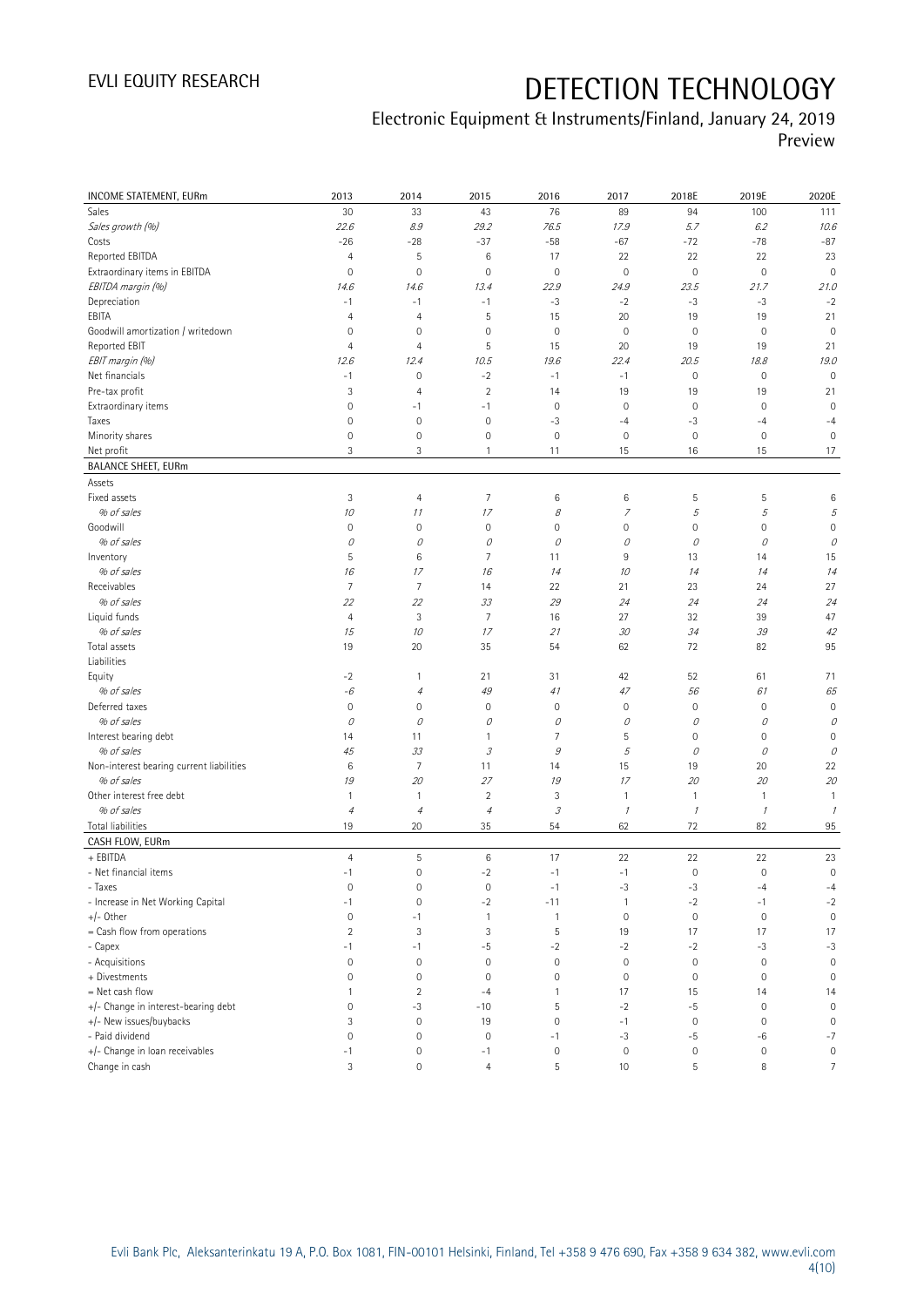| <b>KEY FIGURES</b>                                | 2014              | 2015              | 2016              | 2017              | 2018E             | 2019E             | 2020E             |
|---------------------------------------------------|-------------------|-------------------|-------------------|-------------------|-------------------|-------------------|-------------------|
| M-cap                                             | $\mathbf 0$       | 63                | 188               | 250               | 232               | 232               | 232               |
| Net debt                                          | $\overline{7}$    | $-6$              | $-9$              | $-22$             | $-32$             | $-39$             | $-47$             |
| Enterprise value                                  | $\overline{7}$    | 57                | 179               | 228               | 201               | 193               | 186               |
| Sales                                             | 33                | 43                | 76                | 89                | 94                | 100               | 111               |
| EBITDA                                            | 5                 | $6\phantom{1}6$   | 17                | 22                | 22                | 22                | 23                |
| EBIT                                              | $\overline{4}$    | 5                 | 15                | 20                | 19                | 19                | 21                |
| Pre-tax                                           | $\overline{4}$    | $\overline{2}$    | 14                | 19                | 19                | 19                | 21                |
| Earnings                                          | $\overline{4}$    | $\overline{2}$    | 11                | 15                | 16                | 15                | 17                |
| Book value                                        | $\mathbf{1}$      | 21                | 31                | 42                | 52                | 61                | 71                |
| Valuation multiples                               |                   |                   |                   |                   |                   |                   |                   |
| EV/sales                                          | 0.2               | 1.3               | 2.4               | 2.6               | 2.1               | 1.9               | 1.7               |
| EV/EBITDA                                         | 1.5               | 9.9               | 10.3              | 10.3              | 9.1               | 8.9               | 8.0               |
| EV/EBITA                                          | 1.8               | 12.7              | 12.1              | 11.5              | 10.4              | 10.2              | 8.9               |
| EV/EBIT                                           | 1.8               | 12.7              | 12.1              | 11.5              | 10.4              | 10.2              | 8.9               |
| EV/operating cash flow                            | 2.4               | 21.8              | 33.0              | 12.3              | 11.8              | 11.3              | 10.8              |
| EV/cash earnings                                  | 1.6               | 17.6              | 13.3              | 13.1              | 10.8              | 10.7              | 9.7               |
| P/E                                               | 0.0               | 20.5              | 17.2              | 16.5              | 14.8              | 15.2              | 13.8              |
| P/E excl. goodwill                                | 0.0               | 20.5              | 17.2              | 16.5              | 14.8              | 15.2              | 13.8              |
| P/B                                               | 0.0               | 3.0               | 6.1               | 6.0               | 4.4               | 3.8               | 3.3               |
| P/sales                                           | 0.0               | 1.5               | 2.5               | 2.8               | 2.5               | 2.3               | 2.1               |
| P/CF                                              | 0.0               | 24.2              | 34.7              | 13.4              | 13.6              | 13.6              | 13.6              |
| Target EV/EBIT                                    | O.O               | 0.0               | 0.0               | $O.O$             | 10.3              | 10.1              | 8.7               |
| Target P/E                                        | $0.0$             | 0.0               | 0.0               | 0.0               | 15.1              | 15.6              | 14.2              |
| Target P/B                                        | $0.0$             | 0.0               | 0.0               | $O.O$             | 4.4               | 3.7               | 3.2               |
| Per share measures                                |                   |                   |                   |                   |                   |                   |                   |
| Number of shares                                  | 1,900             | 12,951            | 13,426            | 13,901            | 13,901            | 13,901            | 13,901            |
| Number of shares (diluted)                        | 1,900             | 12,951            | 13,426            | 13,901            | 14,375            | 14,401            | 14,401            |
|                                                   |                   |                   |                   |                   |                   |                   |                   |
|                                                   |                   |                   |                   |                   |                   |                   |                   |
| EPS                                               | 1.99              | 0.15              | 0.81              | 1.09              | 1.13              | 1.10              | 1.21              |
| EPS excl. goodwill                                | 2.52              | 0.24              | 0.81              | 1.09              | 1.13              | 1.10              | 1.21              |
| Cash EPS                                          | 2.37              | 0.25              | 1.00              | 1.25              | 1.34              | 1.30              | 1.37              |
| Operating cash flow per share                     | 1.62              | 0.20              | 0.40              | 1.34              | 1.23              | 1.23              | 1.23              |
| Capital employed per share                        | 4.57              | 1.15              | 1.63              | 1.43              | 1.50              | 1.60              | 1.78              |
| Book value per share                              | 0.72              | 1.63              | 2.30              | 3.00              | 3.77              | 4.42              | 5.13              |
| Book value excl. goodwill                         | 0.72              | 1.63              | 2.30              | 3.00              | 3.77              | 4.42              | 5.13              |
| Dividend per share                                | 0.00              | 0.07              | 0.25              | 0.35              | 0.45              | 0.49              | 0.54              |
| Dividend payout ratio, %                          | 0.0               | 45.5              | 30.8              | 32.1              | 40.0              | 45.0              | 45.0              |
| Dividend yield, %                                 | 0.0               | 1.4               | 1.8               | 1.9               | 2.7               | 3.0               | 3.2               |
| Efficiency measures                               |                   |                   |                   |                   |                   |                   |                   |
| ROE                                               | 0.0               | 17.7              | 41.9              | 41.8              | 33.3              | 26.7              | 25.3              |
| <b>ROCE</b>                                       | 39.4              | 23.0              | 48.2              | 47.4              | 39.0              | 33.1              | 31.6              |
| Financial ratios                                  |                   |                   |                   |                   |                   |                   |                   |
| Capex/sales, %                                    | 3.9               | 11.1              | 2.1               | 2.1               | 2.2               | 3.2               | 2.6               |
| Capex/depreciation excl. goodwill,%               | 177.2             | 380.4             | 63.9              | 82.6              | 72.2              | 110.9             | 125.0             |
| Net debt/EBITDA, book-weighted                    | 1.5               | $-1.1$            | $-0.5$            | $-1.0$            | $-1.4$            | $-1.8$            | $-2.0$            |
| Debt/equity, market-weighted                      | 0.0               | 0.0               | 0.0               | 0.0               | 0.0               | 0.0               | 0.0               |
| Equity ratio, book-weighted                       | 7.0               | 60.7              | 57.8              | 67.5              | 73.2              | 75.1              | 76.0              |
| Gearing                                           | 5.36              | $-0.30$           | $-0.29$           | $-0.52$           | $-0.60$           | $-0.64$           | $-0.65$           |
| Number of employees, average                      | 282               | 305               | 389               | 417               | 417               | 417               | 417               |
| Sales per employee, EUR<br>EBIT per employee, EUR | 117,376<br>14,539 | 140,266<br>14,754 | 194,111<br>38,046 | 213,429<br>47,722 | 225,660<br>46,187 | 239,713<br>45,175 | 265,075<br>50,249 |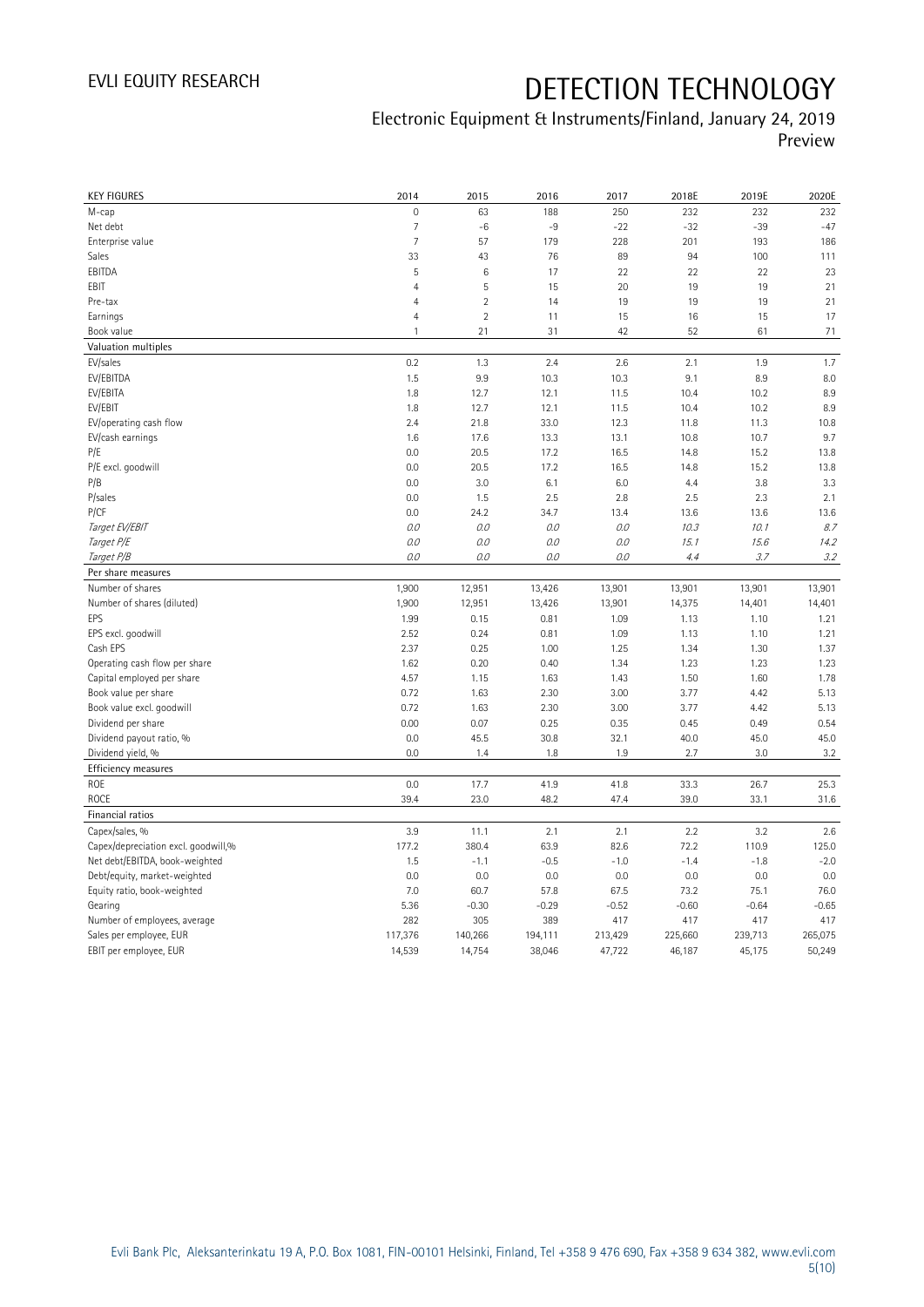### Electronic Equipment & Instruments/Finland, January 24, 2019 Preview

COMPANY DESCRIPTION:

#### INVESTMENT CASE:

| OWNERSHIP STRUCTURE                        | <b>SHARES</b> | <b>EURm</b> | 0/0   |
|--------------------------------------------|---------------|-------------|-------|
| Ac Invest Seven B.V.                       | 5,205,167     | 86.926      | 37.4% |
| OP-Finland Value Fund                      | 651,065       | 10.873      | 4.7%  |
| Ilmarinen Mutual Pension Insurance Company | 515,000       | 8.601       | 3.7%  |
| Sijoitusrahasto Aktia Capital              | 484,762       | 8.096       | 3.5%  |
| Varma Mutual Pension Insurance Company     | 390,000       | 6.513       | 2.8%  |
| Evli Finnish Small Cap Fund                | 327,259       | 5.465       | 2.4%  |
| Martola Hannu Veikko                       | 322,875       | 5.392       | 2.3%  |
| Saastopankki Kotimaa                       | 165,330       | 2.761       | 1.2%  |
|                                            |               |             |       |
| Ten largest                                | 8,061,458     | 134.626     | 58%   |
| Residual                                   | 5,839,137     | 97.514      | 42%   |
| Total                                      | 13,900,595    | 232.140     | 100%  |

EARNINGS CALENDAR

OTHER EVENTS

| COMPANY MISCELLANEOUS  |                                 |
|------------------------|---------------------------------|
| CEO: Hannu Martola     | Elektroniikkatie 10, 90590 Oulu |
| CFO: Petri Hiljanen    | Tel: +358 20 766 9700           |
| IR: Johanna Tarkiainen |                                 |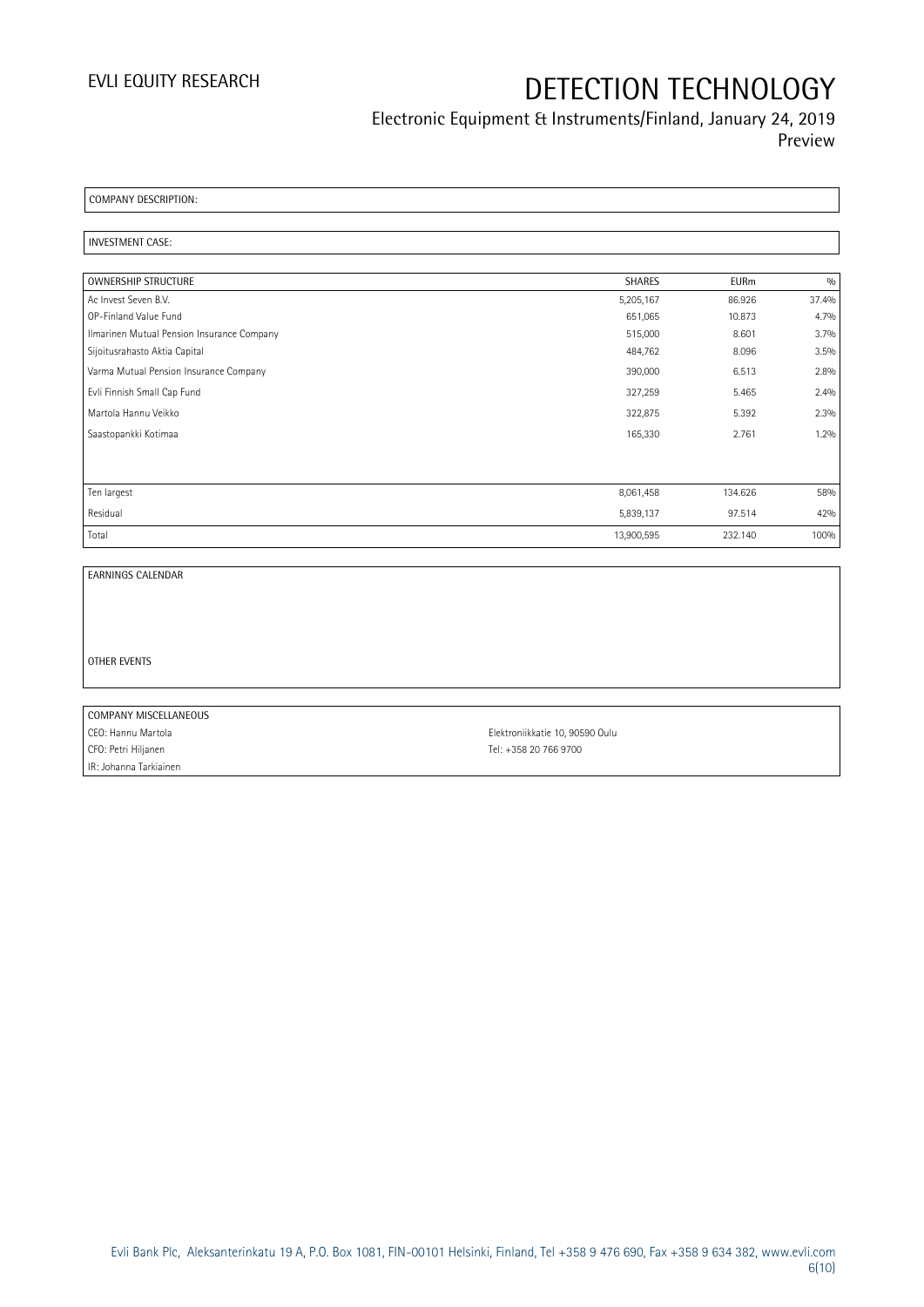## Electronic Equipment & Instruments/Finland, January 24, 2019

Preview

DEFINITIONS

| P/E                                                                                | EPS                                                               |
|------------------------------------------------------------------------------------|-------------------------------------------------------------------|
| Price per share                                                                    | Profit before extraordinary items and taxes                       |
| Earnings per share                                                                 | $-$ income taxes + minority interest                              |
|                                                                                    | Number of shares                                                  |
|                                                                                    |                                                                   |
| P/Sales                                                                            | <b>DPS</b><br>Dividend for the financial period per share         |
| Market cap                                                                         |                                                                   |
| Sales                                                                              |                                                                   |
|                                                                                    |                                                                   |
| P/BV                                                                               | <b>CEPS</b><br>Gross cash flow from operations                    |
| Price per share                                                                    |                                                                   |
| Shareholders' equity + taxed provisions per share                                  | Number of shares                                                  |
| P/CF                                                                               | EV/Share                                                          |
| Price per share                                                                    | Enterprise value                                                  |
|                                                                                    |                                                                   |
| Operating cash flow per share                                                      | Number of shares                                                  |
|                                                                                    | Sales/Share                                                       |
| EV (Enterprise value)<br>Market cap + net debt + minority interest at market value | Sales                                                             |
|                                                                                    | Number of shares                                                  |
| - share of associated companies at market value                                    |                                                                   |
| Net debt                                                                           | EBITDA/Share                                                      |
| Interest bearing debt - financial assets                                           | Earningsbefore interest, tax, depreciation and amortisation       |
|                                                                                    | Number of shares                                                  |
|                                                                                    |                                                                   |
| EV/Sales                                                                           | EBIT/Share                                                        |
| Enterprise value                                                                   | Operating profit                                                  |
| Sales                                                                              | Number of shares                                                  |
|                                                                                    |                                                                   |
| EV/EBITDA                                                                          | EAFI/Share                                                        |
| Enterprise value                                                                   | Pretax profit                                                     |
| Earnings before interest, tax, depreciation and amortisation                       | Number of shares                                                  |
|                                                                                    |                                                                   |
| EV/EBIT<br>Enterprise value                                                        | Capital employed/Share<br>Totalassets - non interest bearing debt |
|                                                                                    |                                                                   |
| Operating profit                                                                   | Number of shares                                                  |
| Div yield, %                                                                       | Total assets                                                      |
| Dividend per share                                                                 | Balancesheet total                                                |
| Price per share                                                                    |                                                                   |
|                                                                                    |                                                                   |
| Payout ratio, %                                                                    | Interest coverage (x)                                             |
| Totaldividends                                                                     | Operatingprofit                                                   |
| Earningsbefore extraordinary items and taxes - income taxes + minority interest    | Financialitems                                                    |
|                                                                                    |                                                                   |
| Net cash/Share                                                                     | Asset turnover (x)                                                |
| Financial assets $-$ interest bearing debt                                         | Turnover                                                          |
| Number of shares                                                                   | Balancesheet total(average)                                       |
|                                                                                    |                                                                   |
| ROA, %                                                                             | Debt/Equity, %                                                    |
| Operating profit + financial income + extraordinary items                          | Interest bearing debt                                             |
| Balancesheet total - interest free short term debt                                 | Shareholders' equity $+$ minority interest $+$ taxed provisions   |
| $-$ long term advances received and accounts payable (average)                     |                                                                   |
|                                                                                    |                                                                   |
| ROCE, %                                                                            | Equity ratio, %                                                   |
| Profit before extraordinary items + interest expenses + other financial costs      | Shareholders' equity + minority interest + taxed provisions       |
| Balancesheet total - noninterest bearing debt (average)                            | Total assets - interest free loans                                |
|                                                                                    |                                                                   |
| ROE, %                                                                             | CAGR, %                                                           |
| Profit before extraordinary items and taxes - income taxes                         | Cumulative annual growth rate = Average growth per year           |
| Shareholders' equity + minority interest + taxed provisions (average)              |                                                                   |
|                                                                                    |                                                                   |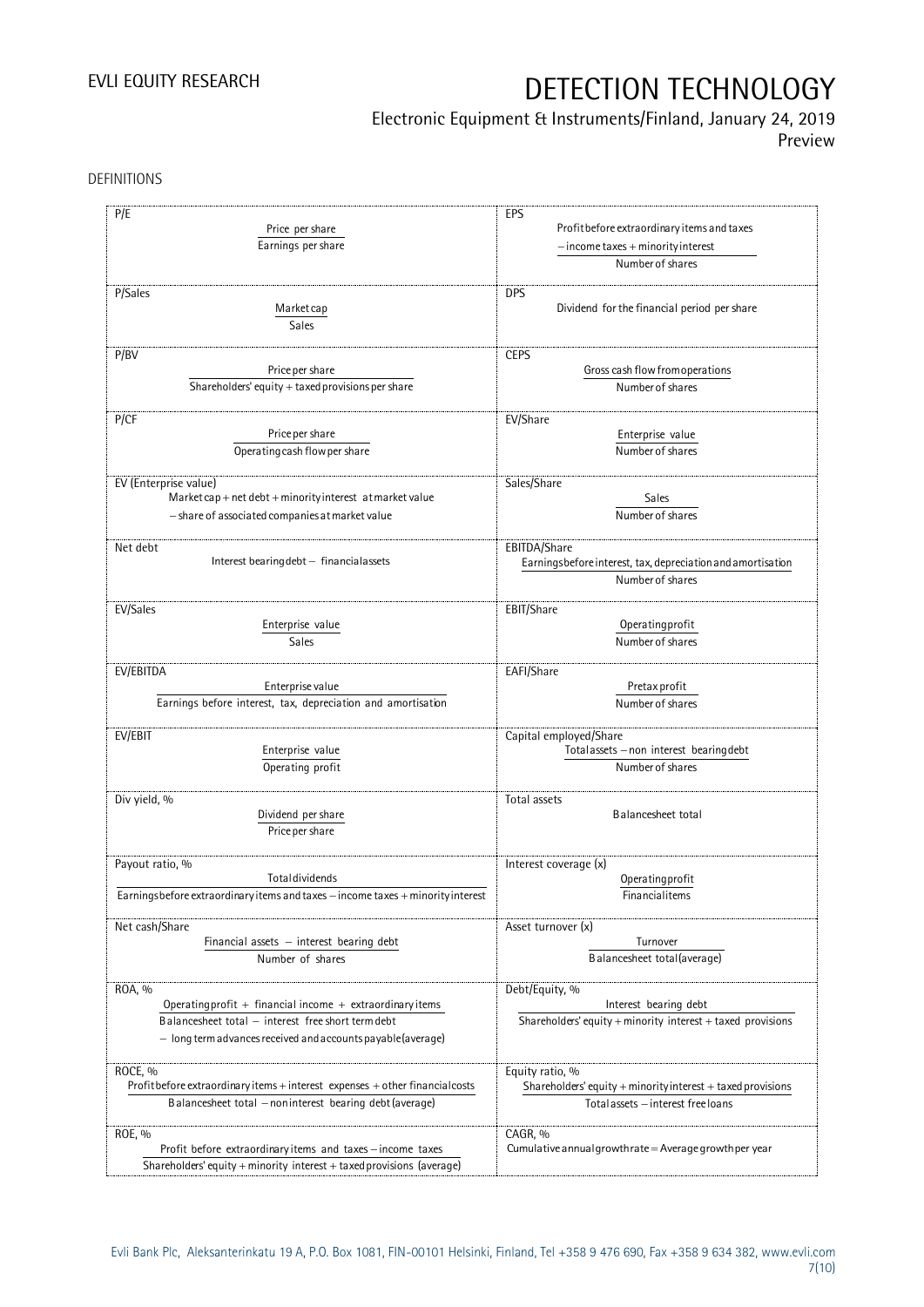### Electronic Equipment & Instruments/Finland, January 24, 2019 Preview

Important Disclosures Evli Research Partners Plc ("ERP") uses 12-month target prices. Target prices are defined by utilizing analytical techniques based on financial theory including (but not limited to) discounted cash flow analysis and comparative valuation. The selection of valuation methods depends on different circumstances. Target prices may be altered on the basis of new information coming to light in the underlying company or changes in interest rates, changes in foreign exchange rates, other securities prices or market indices or outlook for the aforementioned factors or other factors that may change the conditions of financial markets. Recommendations and changes by analysts are available at <https://research.evli.com/JasperAllModels.action?authParam=key;461&authParam=x;G3rNagWrtf7K&authType=3> Detailed information about the valuation or methodology and the underlying assumptions is accessible via ERP: [http://research.evli.com](http://research.evli.com/) Investment recommendations are defined as follows: Target price compared to share price Recommendation<br> $\leq 10\%$  $\langle 5, -10, 9 \rangle$  SELL<br>  $\langle -10, - (+10), 9 \rangle$  HOLD  $-10 - (+10) \%$  HOL<br>  $> 10 \%$  $> 10\%$ ERP's investment recommendation of the analyzed company is in general updated  $2 - 4$  per year. 60% 56% 50% 40% 33%  $30%$ 20% 10% 10%  $0%$ Sell Hold Buy The graph above shows the distribution of ERP's recommendations of companies under coverage in 16th of April 2018. If recommendation is not given, it is not mentioned here.

#### Name(s) of the analyst(s): Forslund

This research report has been prepared by Evli Research Partners Plc ("ERP" or "Evli Research"). ERP is a subsidiary of Evli Bank Plc. Production of the investment recommendation has been concluded on 24.01.2019, 8:45. This report has been published on 24.01.2019, 8:50.

None of the analysts contributing to this report, persons under their guardianship or corporations under their control have a position in the shares of the company or related securities.

The date and time for any price of financial instruments mentioned in the recommendation refer to the previous trading day's closing price(s) unless otherwise stated in the report.

Each analyst responsible for the content of this report assures that the expressed views accurately reflect the personal views of each analyst on the covered companies and securities. Each analyst assures that (s)he has not been, nor are or will be, receiving direct or indirect compensation related to the specific recommendations or views contained in this report.

Companies in the Evli Group, affiliates or staff of companies in the Evli Group, may perform services for, solicit business from, hold long or short positions in, or otherwise be interested in the investments (including derivatives) of any company mentioned in the publication or report.

Neither ERP nor any company within the Evli Group have managed or co-managed a public offering of the company's securities during the last 12 months prior to, received compensation for investment banking services from the company during the last 12 months prior to the publication of the research report.

ERP may pursue an assignment from the issuer(s) of the financial instruments mentioned in the recommendation or this report. These assignments may have a limited economic or financial impact on ERP and/or Evli. Under such assignments ERP may perform services including, but not limited to, arranging investor meetings or –events, investor relations communication advisory and production of research material.

ERP has signed an agreement with the issuer of the financial instruments mentioned in the recommendation, which includes production of research reports. This assignment has a limited economic and financial impact on ERP and/or Evli. Under the assignment ERP performs services including, but not limited to, arranging investor meetings or –events, investor relations communication advisory and production of research material.

ERP or another company within the Evli Group does not have an agreement with the company to perform market making services.

For the prevention and avoidance of conflicts of interests with respect to this report, there is an information barrier (Chinese wall) between Investment Research and Corporate Finance units concerning unpublished investment banking services to the company. The remuneration of the analyst(s) is not tied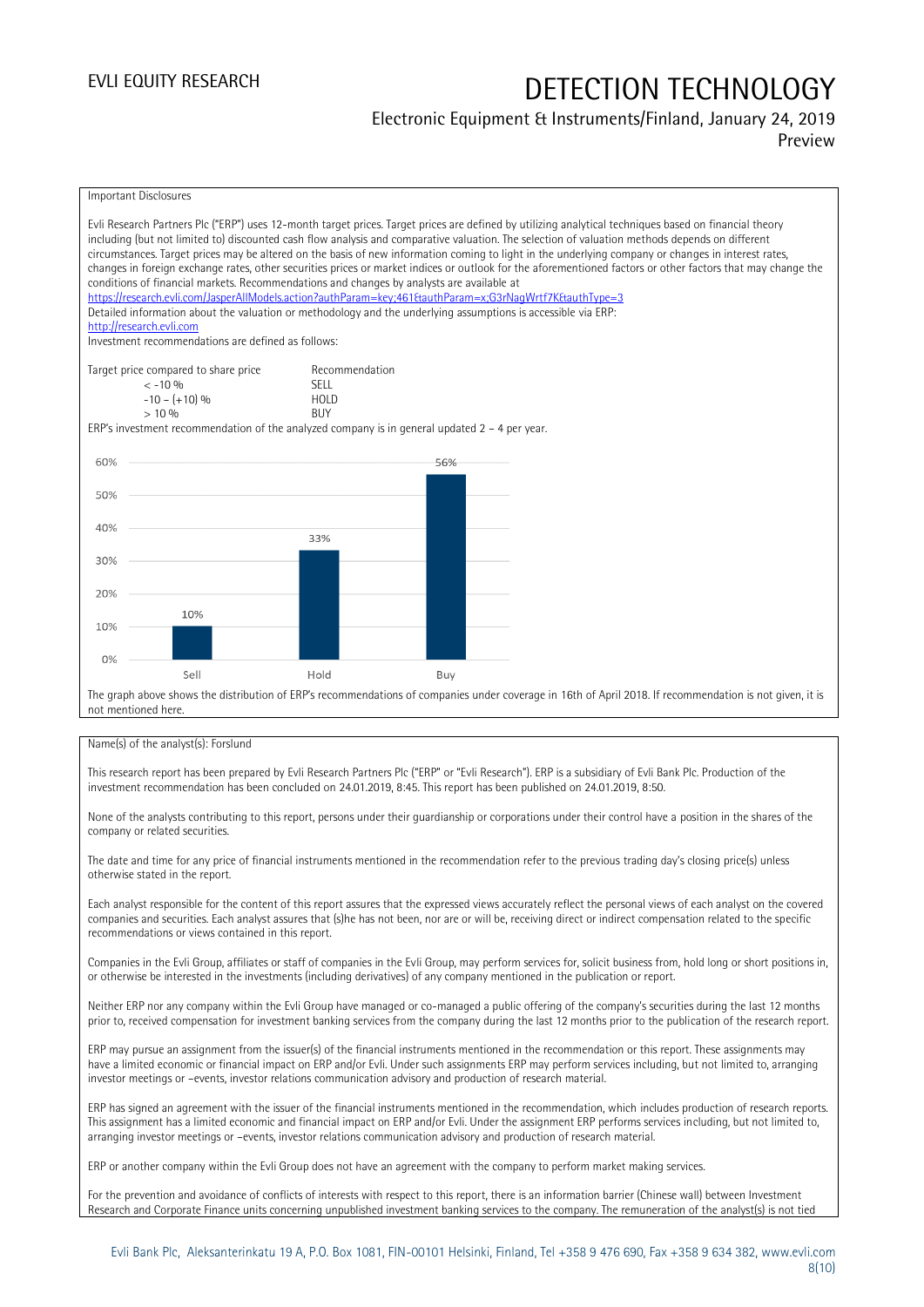### Electronic Equipment & Instruments/Finland, January 24, 2019 Preview

directly or indirectly to investment banking transactions performed by Evli Bank Plc or any company within Evli Group.

This report has not been disclosed to the company prior to its dissemination.

This report is provided and intended for informational purposes only and may not be used or considered under any circumstances as an offer to sell or buy any securities or as advice to trade any securities.

This report is based on sources ERP considers to be correct and reliable. The sources include information providers Reuters and Bloomberg, stock-exchange releases from the companies and other company news, Statistics Finland and articles in newspapers and magazines. However, ERP does not guarantee the materialization, correctness, accuracy or completeness of the information, opinions, estimates or forecasts expressed or implied in the report. In addition, circumstantial changes may have an influence on opinions and estimates presented in this report. The opinions and estimates presented are valid at the moment of their publication and they can be changed without a separate announcement. Neither ERP nor any company within the Evli Group are responsible for amending, correcting or updating any information, opinions or estimates contained in this report. Neither ERP nor any company within the Evli Group will compensate any direct or consequential loss caused by or derived from the use of the information represented in this publication.

All information published in this report is for the original recipient's private and internal use only. ERP reserves all rights to the report. No part of this publication may be reproduced or transmitted in any form or by any means, electronic, mechanical, photocopying, recording or otherwise, or stored in any retrieval system of any nature, without the written permission of ERP.

This report or its copy may not be published or distributed in Australia, Canada, Hong Kong, Japan, New Zealand, Singapore or South Africa. The publication or distribution of this report in certain other jurisdictions may also be restricted by law. Persons into whose possession this report comes are required to inform themselves about and to observe any such restrictions.

Evli Bank Plc is not registered as a broker-dealer with the U. S. Securities and Exchange Commission ("SEC"), and it and its analysts are not subject to SEC rules on securities analysts' certification as to the currency of their views reflected in the research report. Evli Bank is not a member of the Financial Industry Regulatory Authority ("FINRA"). It and its securities analysts are not subject to FINRA's rules on Communications with the Public and Research Analysts and Research Reports and the attendant requirements for fairness, balance and disclosure of potential conflicts of interest. This research report is only being offered in U.S. by Auerbach Grayson & Company, LLC (Auerbach Grayson) to Major U.S. Institutional Investors and is not available to, and should not be used by, any U.S. person or entity that is not a Major U.S. Institutional Investor. Auerbach Grayson is a broker-dealer registered with the U.S. Securities and Exchange Commission and is a member of the FINRA. U.S. entities seeking more information about any of the issuers or securities discussed in this report should contact Auerbach Grayson. The securities of non-U.S. issuers may not be registered with or subject to SEC reporting and other requirements.

ERP is not a supervised entity but its parent company Evli Bank Plc is supervised by the Finnish Financial Supervision Authority.

### **Contact information SALES, TRADING AND RESEARCH**

| <b>Equity Sales</b>                            |                                                          | Trading                                                 |                                                          | <b>ETFs and Derivatives</b>                            |                                                          |
|------------------------------------------------|----------------------------------------------------------|---------------------------------------------------------|----------------------------------------------------------|--------------------------------------------------------|----------------------------------------------------------|
| Ari Laine<br>Lauri Ahokanto<br>Niclas Henelius | +358 9 4766 9115<br>+358 9 4766 9117<br>+358 9 4766 9116 | Lauri Vehkaluoto (Head)<br>Pasi Väisänen<br>Antti Kässi | +358 9 4766 9130<br>+358 9 4766 9120<br>+358 9 4766 9120 | Tobias Björk (Head)<br>Joachim Dannberg<br>Kimmo Lilia | +358 9 4766 9130<br>+358 9 4766 9123<br>+358 9 4766 9130 |
|                                                |                                                          |                                                         |                                                          | Sami Järvinen                                          | +358 9 4766 9110                                         |
| <b>Structured Investments</b>                  |                                                          | <b>Equity Research</b>                                  |                                                          |                                                        |                                                          |
| Heikki Savijoki                                | +358 9 4766 9726                                         | Joonas Häyhä                                            | +358 9 4766 9662                                         |                                                        |                                                          |
| Aki Lakkisto                                   | +358 9 4766 9123                                         | Jonas Forslund<br>Joonas Ilvonen                        | +358 9 4766 9314<br>+358 44 430 9071                     |                                                        |                                                          |
|                                                |                                                          | Jerker Salokivi                                         | +358 9 4766 9149                                         |                                                        |                                                          |
| <b>Evli Investment Solutions</b>               |                                                          |                                                         |                                                          |                                                        |                                                          |
| Johannes Asuja                                 | +358 9 4766 9205                                         |                                                         |                                                          |                                                        |                                                          |
| Markku Reinikainen                             | +358 9 4766 9669                                         |                                                         |                                                          |                                                        |                                                          |